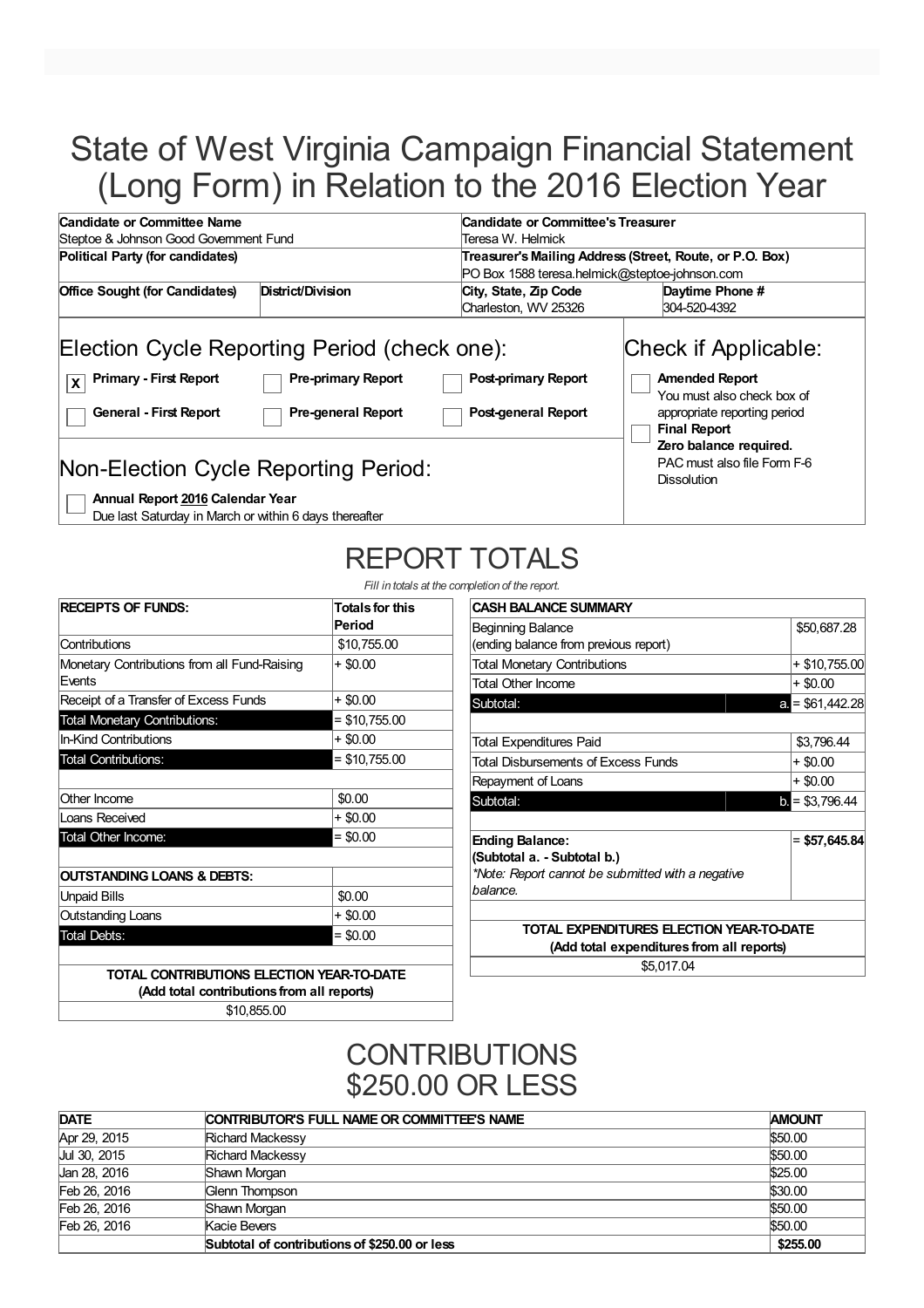### **CONTRIBUTIONS** MORE THAN \$250.00

| <b>DATE</b>  | CONTRIBUTOR'S FULL NAME OR COMMITTEE'S NAME                                     | <b>AMOUNT</b> |
|--------------|---------------------------------------------------------------------------------|---------------|
|              |                                                                                 |               |
| Mar 30, 2015 | <b>Richard Mackessy</b>                                                         | \$50.00       |
|              | Address: Contributor's Job: (individual contributor only) -                     |               |
|              | Where Contributor Works: (individual contributor only) -                        |               |
|              | Affiliation: (political committee only) -                                       |               |
|              | Mailing Address:                                                                |               |
| May 28, 2015 | <b>Richard Mackessy</b>                                                         | \$50.00       |
|              | Address: Contributor's Job: (individual contributor only) -                     |               |
|              | Where Contributor Works: (individual contributor only) -                        |               |
|              | Affiliation: (political committee only) -                                       |               |
|              | Mailing Address:                                                                |               |
| Jun 29, 2015 | <b>Richard Mackessy</b>                                                         | \$50.00       |
|              |                                                                                 |               |
|              | Address: Contributor's Job: (individual contributor only) -                     |               |
|              | Where Contributor Works: (individual contributor only) -                        |               |
|              | Affiliation: (political committee only) -                                       |               |
|              | Mailing Address:                                                                |               |
| Aug 28, 2015 | <b>Richard Mackessy</b>                                                         | \$50.00       |
|              | Address: Contributor's Job: (individual contributor only) -                     |               |
|              | Where Contributor Works: (individual contributor only) -                        |               |
|              | Affiliation: (political committee only) -                                       |               |
|              | Mailing Address:                                                                |               |
| Sep 29, 2015 | <b>Richard Mackessy</b>                                                         | \$50.00       |
|              | Address: Contributor's Job: (individual contributor only) -                     |               |
|              |                                                                                 |               |
|              | Where Contributor Works: (individual contributor only) -                        |               |
|              | Affiliation: (political committee only) -                                       |               |
|              | Mailing Address:                                                                |               |
| Oct 29, 2015 | <b>Richard Mackessy</b>                                                         | \$50.00       |
|              | Address: 868 Maple Lake Road                                                    |               |
|              | Bridgeport, WV, 26330, USA                                                      |               |
|              | Contributor's Job: (individual contributor only) - CFO                          |               |
|              | Where Contributor Works: (individual contributor only) - Steptoe & Johnson PLLC |               |
|              | Affiliation: (political committee only) -                                       |               |
|              | Mailing Address:                                                                |               |
| Nov 25, 2015 | <b>Richard Mackessy</b>                                                         | \$50.00       |
|              | Address: 868 Maple Lake Road                                                    |               |
|              |                                                                                 |               |
|              | Bridgeport, WV, 26330, USA                                                      |               |
|              | Contributor's Job: (individual contributor only) - CFO                          |               |
|              | Where Contributor Works: (individual contributor only) - Steptoe & Johnson PLLC |               |
|              | Affiliation: (political committee only) -                                       |               |
|              | Mailing Address:                                                                |               |
| Dec 17, 2015 | Ryan J. Morgan                                                                  | \$1,000.00    |
|              | Address: 710 Myrtle Road                                                        |               |
|              | Charleston, WV, 25314, USA                                                      |               |
|              | Contributor's Job: (individual contributor only) - Lawyer                       |               |
|              | Where Contributor Works: (individual contributor only) - Steptoe & Johnson PLLC |               |
|              | Affiliation: (political committee only) -                                       |               |
|              | Mailing Address:                                                                |               |
| Dec 17, 2015 | William H. Smith                                                                | \$1,000.00    |
|              |                                                                                 |               |
|              | Address: 300 Philippi Street                                                    |               |
|              | Clarksburg, WV, 26301, USA                                                      |               |
|              | Contributor's Job: (individual contributor only) - Lawyer                       |               |
|              | Where Contributor Works: (individual contributor only) - Steptoe & Johnson PLLC |               |
|              | Affiliation: (political committee only) -                                       |               |
|              | Mailing Address:                                                                |               |
| Dec 17, 2015 | Kenneth J. Barton Jr.                                                           | \$1,000.00    |
|              | Address: 64 Castanea Drive                                                      |               |
|              | Martinsburg, WV, 25403, USA                                                     |               |
|              | Contributor's Job: (individual contributor only) - Lawyer                       |               |
|              | Where Contributor Works: (individual contributor only) - Steptoe & Johnson PLLC |               |
|              | Affiliation: (political committee only) -                                       |               |
|              | Mailing Address:                                                                |               |
|              |                                                                                 |               |
| Dec 17, 2015 | Susan S. Brewer                                                                 | \$1,000.00    |
|              | Address: 25 Cerdarwood Dr.                                                      |               |
|              | Morgantown, WV, 26505, USA                                                      |               |
|              | Contributor's Job: (individual contributor only) - Lawyer                       |               |
|              | Where Contributor Works: (individual contributor only) - Steptoe & Johnson      |               |
|              | Affiliation: (political committee only) -                                       |               |
|              |                                                                                 |               |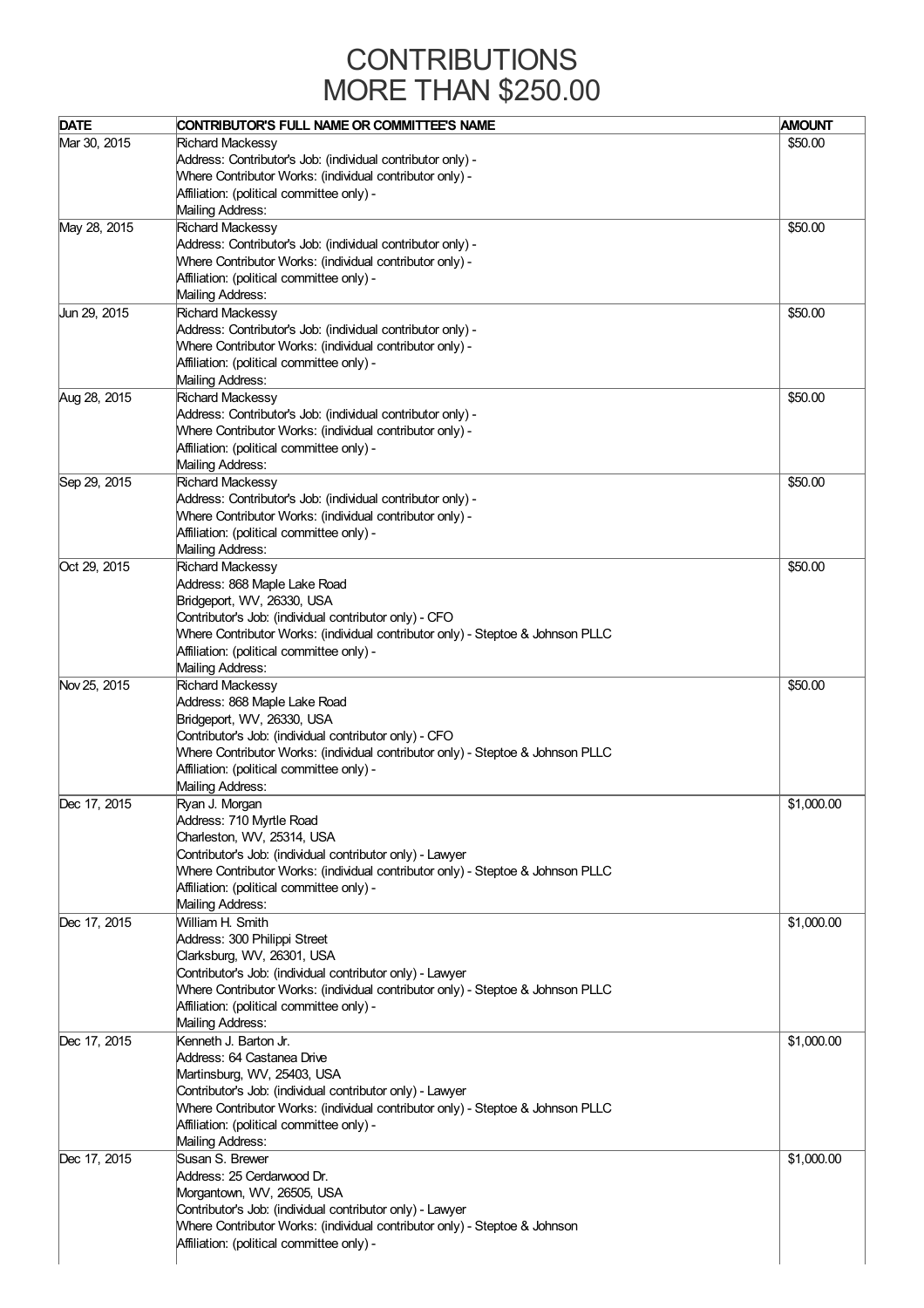|              | Mailing Address:                                                                                                                             |             |
|--------------|----------------------------------------------------------------------------------------------------------------------------------------------|-------------|
| Dec 17, 2015 | Arthur M. Standish                                                                                                                           | \$1,000.00  |
|              | Address: 186 ScottsClaire Lane                                                                                                               |             |
|              | Charleston, WV, 25304, USA                                                                                                                   |             |
|              | Contributor's Job: (individual contributor only) - Lawyer                                                                                    |             |
|              | Where Contributor Works: (individual contributor only) - Steptoe & Johnson PLLC                                                              |             |
|              | Affiliation: (political committee only) -<br>Mailing Address:                                                                                |             |
| Dec 17, 2015 | Walter L. Williams                                                                                                                           | \$1,000.00  |
|              | Address: 2507 Good Hope Pike                                                                                                                 |             |
|              | Clarksburg, WV, 26301, USA                                                                                                                   |             |
|              | Contributor's Job: (individual contributor only) - Lawyel                                                                                    |             |
|              | Where Contributor Works: (individual contributor only) - Steptoe & Johnson PLLC                                                              |             |
|              | Affiliation: (political committee only) -                                                                                                    |             |
|              | Mailing Address:                                                                                                                             |             |
| Dec 17, 2015 | Kathy Gay Beckett                                                                                                                            | \$1,000.00  |
|              | Address: 3 Gats Creek Rd.                                                                                                                    |             |
|              | Charleston, WV, 25314, USA                                                                                                                   |             |
|              | Contributor's Job: (individual contributor only) - Lawyer<br>Where Contributor Works: (individual contributor only) - Steptoe & Johnson PLLC |             |
|              | Affiliation: (political committee only) -                                                                                                    |             |
|              | Mailing Address:                                                                                                                             |             |
| Dec 17, 2015 | Evans L. King Jr.                                                                                                                            | \$1,000.00  |
|              | Address: 423 Stanley Avenue                                                                                                                  |             |
|              | Clarksburg, WV, 26301, USA                                                                                                                   |             |
|              | Contributor's Job: (individual contributor only) - Lawyer                                                                                    |             |
|              | Where Contributor Works: (individual contributor only) - Steptoe & Johnson PLLC                                                              |             |
|              | Affiliation: (political committee only) -                                                                                                    |             |
|              | Mailing Address:                                                                                                                             |             |
| Dec 17, 2015 | L. Frederick Williams Jr.                                                                                                                    | \$1,000.00  |
|              | Address: 4412 Staunton Avenue<br>Charleston, WV, 25304, USA                                                                                  |             |
|              | Contributor's Job: (individual contributor only) - Lawyer                                                                                    |             |
|              | Where Contributor Works: (individual contributor only) - Steptoe & Johnson PLLC                                                              |             |
|              | Affiliation: (political committee only) -                                                                                                    |             |
|              | Mailing Address:                                                                                                                             |             |
| Dec 17, 2015 | Thomas L. Aman                                                                                                                               | \$1,000.00  |
|              | Address: 216 Aaron Smith Drive                                                                                                               |             |
|              | Bridgeport, WV, 26330, USA                                                                                                                   |             |
|              | Contributor's Job: (individual contributor only) - Lawyer<br>Mhere Contributor Works: (individual contributor only) - Steptoe & Johnson PLLC |             |
|              | Affiliation: (political committee only) -                                                                                                    |             |
|              | Mailing Address:                                                                                                                             |             |
| Dec 30, 2015 | Richard Mackessy                                                                                                                             | \$50.00     |
|              | Address: 868 Maple Lake Road                                                                                                                 |             |
|              | Bridgeport, WV, 26330, USA                                                                                                                   |             |
|              | Contributor's Job: (individual contributor only) - CFO                                                                                       |             |
|              | Where Contributor Works: (individual contributor only) - Steptoe & Johnson PLLC                                                              |             |
|              | Affiliation: (political committee only) -                                                                                                    |             |
| Jan 28, 2016 | Mailing Address:<br>Richard Mackessy                                                                                                         | \$50.00     |
|              | Address: 868 Maple Lake Road                                                                                                                 |             |
|              | Bridgeport, WV, 26330, USA                                                                                                                   |             |
|              | Contributor's Job: (individual contributor only) - CFO                                                                                       |             |
|              | Where Contributor Works: (individual contributor only) - Steptoe & Johnson PLLC                                                              |             |
|              | Affiliation: (political committee only) -                                                                                                    |             |
|              | Mailing Address:                                                                                                                             |             |
| Feb 26, 2016 | Richard Mackessy                                                                                                                             | \$50.00     |
|              | Address: 868 Maple Lake Road                                                                                                                 |             |
|              | Bridgeport, WV, 26330, USA                                                                                                                   |             |
|              | Contributor's Job: (individual contributor only) - CFO                                                                                       |             |
|              | Where Contributor Works: (individual contributor only) - Steptoe & Johnson PLLC                                                              |             |
|              | Affiliation: (political committee only) -<br>Mailing Address:                                                                                |             |
|              | Subtotal of all contributions of more than \$250.00                                                                                          | \$10,500.00 |
|              | Subtotal of all contributions of \$250 or less                                                                                               | \$255.00    |
|              | <b>Total Contributions:</b>                                                                                                                  | \$10,755.00 |
|              |                                                                                                                                              |             |

# FUND-RAISING EVENTS

**All monetary contributions received at a fundraiser must be reported in the Event Summary below.**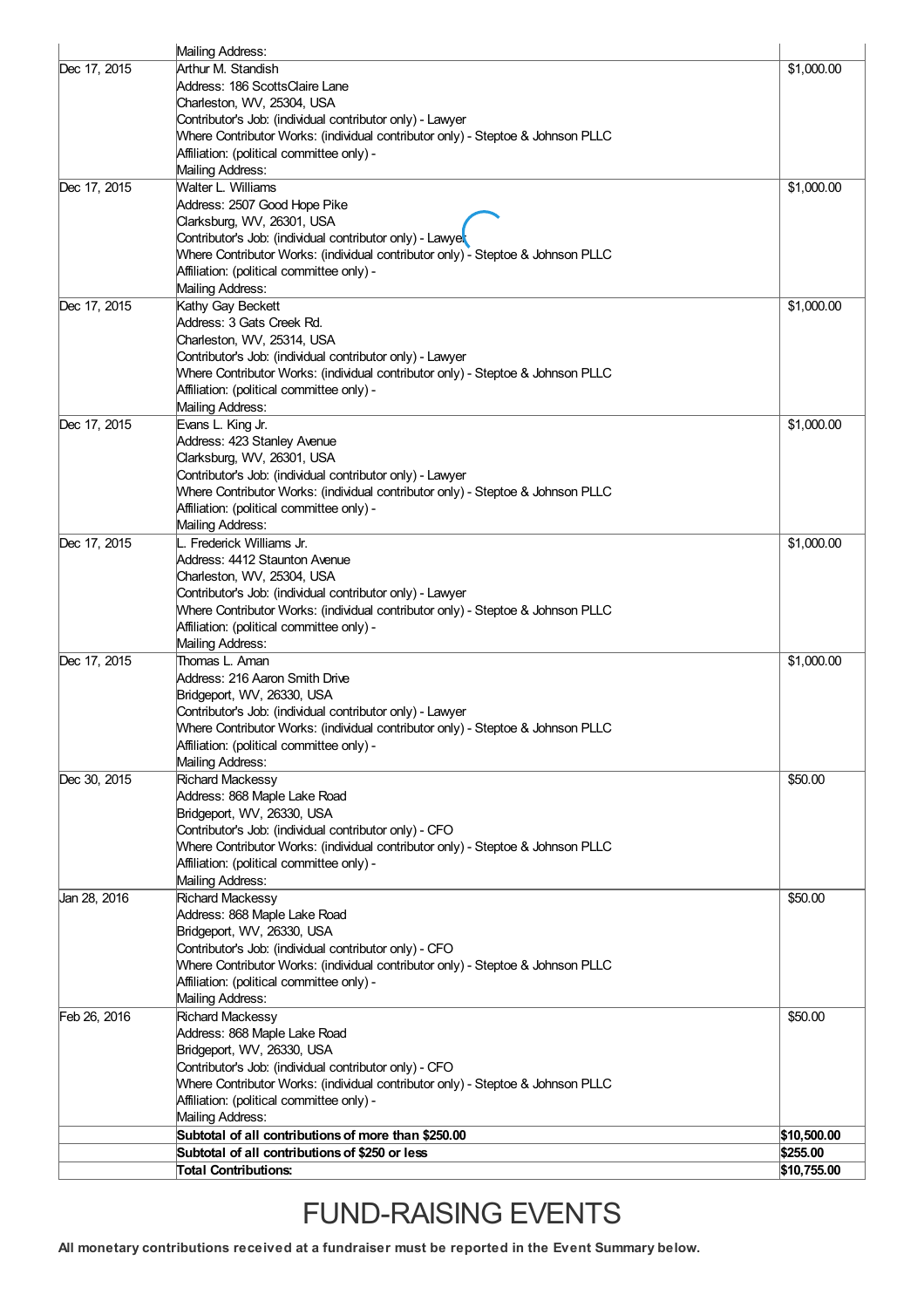If contributor's name and amount are not listed, the contribution must be turned over to the West Virginia General Revenue Fund. The only exception to this rule may apply to political party executive committees. (WV Code 3-8-5a).

### OTHER INCOME: INTEREST, REFUNDS, MISCELLANEOUS **RECEIPTS**

**Date Source of Income Type of Receipt Amount Total Other Income: \$0.00**

## IN-KIND CONTRIBUTIONS

**Date Name** and Contributor Information **Description Description** of Contribution **Description Value Total In-Kind Contributions: \$0.00**

# LOANS

#### **West Virginia Code: §3-8-5f. Loans to candidates, organizationsor persons for election purposes.**

"Every candidate, financial agent, person or association of persons or organization advocating or opposing the nominationor election of any candidate or the passage or defeat of any issue or item to be voted upon may not receive any money or anyother thing of value toward election expenses except from the candidate, his or her spouse or a lending institution. All loans shallbe evidenced by a written agreement executed by the lender, whether the candidate, his or her spouse, or the lending institution. Such agreement shall state the date and amount of the loan, the terms, including interest and repayment schedule, and adescription of the collateral, if any, and the full names and addresses of all parties to the agreement. A copy of the agreementshall be filed with the financial statement next required after the loan is executed."

The loan agreement must include all items asked for in the statute. (See above.) The loan agreement does not have to follow a certain format; generally, if all the required information is listed, any format is acceptable. Candidates or political committees that take out a loan for the campaign through a bank or other commercial lending institution must include a copy of the loan agreement executed with that bank or institution. Candidates should not take out loans which are partially for personal use and partially for the campaign. It is almost impossible to keep reporting straight in this case. Any money a candidate contributes to his or her campaign committee with the hope of repayment must be treated as a loan and reported in this section. When a candidate determines that no further repayment can be expected, the loan can be reported as repaid in this section by entering the amount left to repay in the repayments column and reporting the same amount as a contribution from the candidate on Page 2. **These loans** must be executed in writing. Caution: Candidates may not carry outstanding loans from one campaign to the next. Each campaign is **separate. Funds from a current campaign cannot be used to repay a loan from a previous campaign.**

#### HOW TO REPORT LOANS

- 1. Each loan for your campaign should be listed on a separate line. (Each time youloan money to the campaign or get a loan, it is considered to be a separate loan.)Include the following information on the form below.
	- a. loans(s) from prior reporting periods and the balance of each loan(Col A.) If a payment was made on the loan, list that in Col. C. **Any loan thatwas repaid in previous reporting periodsdoesnot need to be listed.**
	- b. new loans, the amount (Col. B), any repayments (Col. C), and thebalance (Col. D.)
- 2. **Attach a copy of the loan agreement for each loan received during the reporting period.**

# LOANS (CONTINUED)

| <b>Bank Loans:</b> List name & address or financial institution | Column A                                             |                | <b>Column B</b> |      | Column C          | Column D                             |
|-----------------------------------------------------------------|------------------------------------------------------|----------------|-----------------|------|-------------------|--------------------------------------|
| Candidate or Candidate's Spouse Loans: List name,               | Balance of <b>previous</b> Amount of <b>new</b> loan |                |                 |      | Repayments during | Balance outstanding                  |
| residence and mailing address of person(s) making or            | loan at end of period received during period         |                |                 |      | period            | at end of period                     |
| cosigning loan                                                  |                                                      |                |                 |      |                   |                                      |
|                                                                 | Amount                                               | <b>Date</b>    | Amount          | Date | Amount            | Amount                               |
|                                                                 |                                                      | Loans Received |                 |      |                   | Repayment of Loans Outstanding Loans |
|                                                                 |                                                      |                |                 |      |                   |                                      |

## ITEMIZED EXPENDITURES

| Date         | Name of Person or Vendor And Address | Purpose                      | Amount     |
|--------------|--------------------------------------|------------------------------|------------|
| Jun 23, 2015 | WV Republican Legislative Committee  | Contribution                 | \$500.00   |
| Oct 26, 2015 | Friends of John Shott 2016           | Contribution                 | \$1,000.00 |
| Nov 4. 2015  | Committee to Elect Eric Nelson       | Contribution                 | \$1,000.00 |
| Jan 7, 2016  | Friends of Corey Palumbo             | Contribution                 | \$1,000.00 |
| Mar 24, 2016 | Huntington Bank                      | <b>Checking Account Fees</b> | \$296.44   |
|              |                                      | <b>Total Expenditures:</b>   | \$3.796.44 |

### RECEIPT OF A TRANSFER OF EXCESS FUNDS